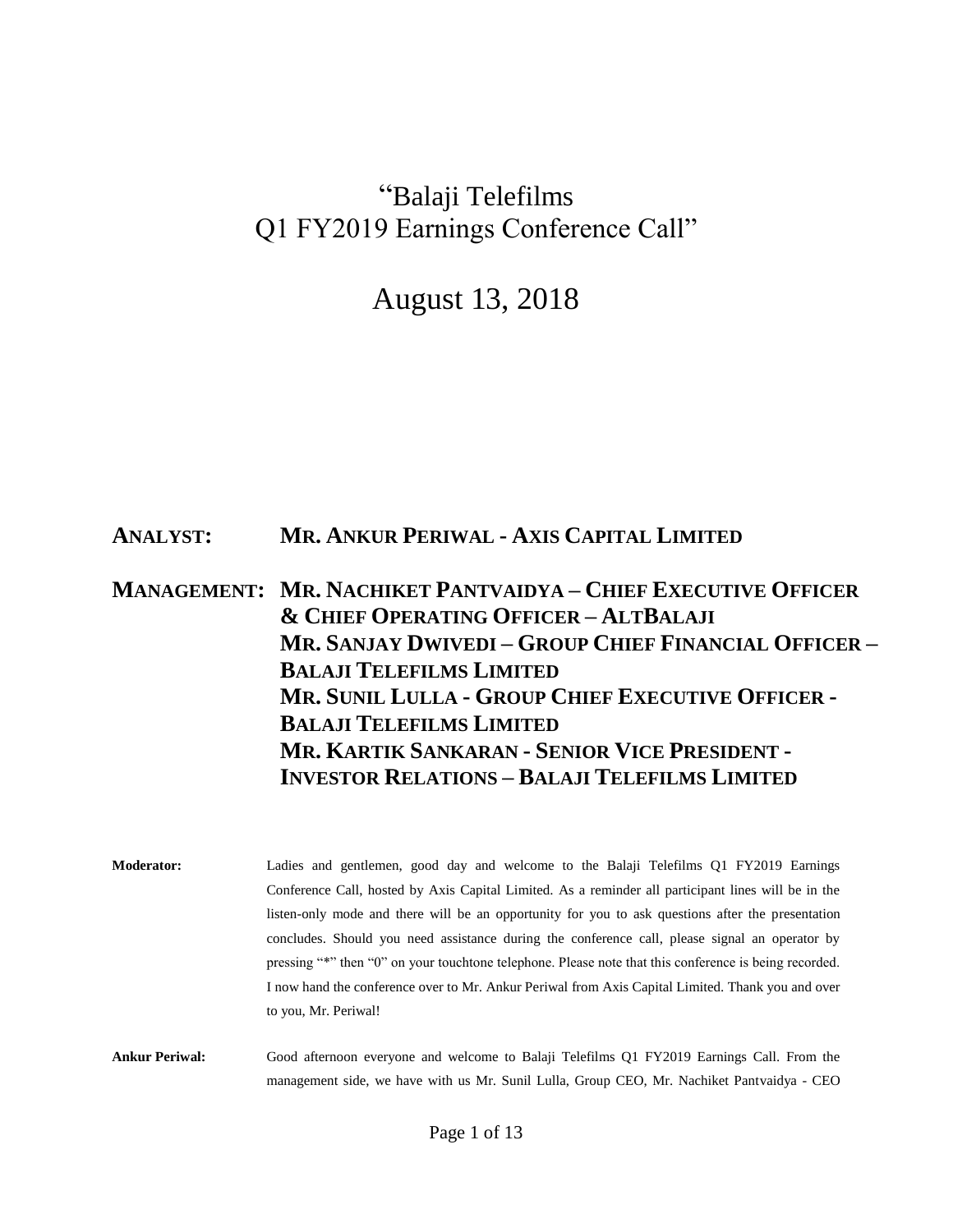

ALT and COO Balaji Telefilms. We also have Mr. Sanjay Dwivedi Group CFO and Mr. Kartik Sankaran from the Investor Relations team. I will hand over the floor to Mr. Sunil Lulla first so that he can share his thoughts on the company's broad performance and then open the floor for Q&A.

**Sunil Lulla:** Thank you Ankur. Good afternoon everyone and thank you for joining us for a Q1 FY2019 earnings call. Some of you might recall, I joined Balaji Telefilms in end May as Group Chief Executive Officer and I am incredibly excited to join Balaji Telefilms at this great stage of its evolution into the B2C media business and I will look forward to engage with all of you in times to come.

> We actually had a good start to the year with the three businesses going very well. Our core traditional TV production business has had very strong start with three new shows going on air in the same quarter resulting in 170-hour programming hours. We launched Naagin 3, which continues to enthrall all audiences across the length and breadth of the country and retains as a number one ranking on TV. Also in a first of Balaj Telefilm, we launched a show on TV and regained the intellectual property rights for Dil Hi Toh Hai on Sony, which was broadcast on TV and 24 hour later is available exclusively on ALTBalaji. This new model allowed us to do two things, one build an IP base and two, evaluate if India audiences will pay for exclusive TV like content on OTT.

> The third show to launch this quarter was Qayamat Ki Raat on Star Plus, bringing back the horror genre to the weekend programming and this showcases the diversity of create the programming within the company. So these were three primetime shows in one month of June 2018. Finally, Kumkum Bhagya and Kundali Bhagya continued to be the number one and number two shows on the weekday primetime. Overall in this year, Balaji Telefilms produced content accounts for a little more than 16% of primetime GEC viewership and we will continue to improve on that as our pipeline gets stronger. We are working towards the mega launch of Kasautii Zindagii Kay 2 In September on Star and we have a couple of other shows, which will appear other broadcast networks in quarter three and quarter four of FY2019.

> Moving onto our movie business, we had a great hit in Veere Di Wedding the movie had done exceedingly well and won critical acclaim for its women oriented bold subject, it is the top four grossers of this year amongst Hindi movie so far. The overall collection for the movie was Rs.143 Crores. We have another two releases scheduled for later this year, both of which are shaping up well. Our strategy of core production and resale is working well and producing the desired results. We will continue to pursue the strategy as we develop our movies for FY2020 and beyond.

> Our newest business ALTBalaji has had a very strong quarter with all its operating metrics growing exponentially. We added 2.1 million paid users, which is nearly double of what we had in the first full year of operations. From a revenue perspective, we recorded Rs.5.8 Crores of revenue this quarter, if we exclude the impact of Ind-AS 115, the revenue would have been Rs.7.1 Crores, which is more than what we achieved in the full of last year.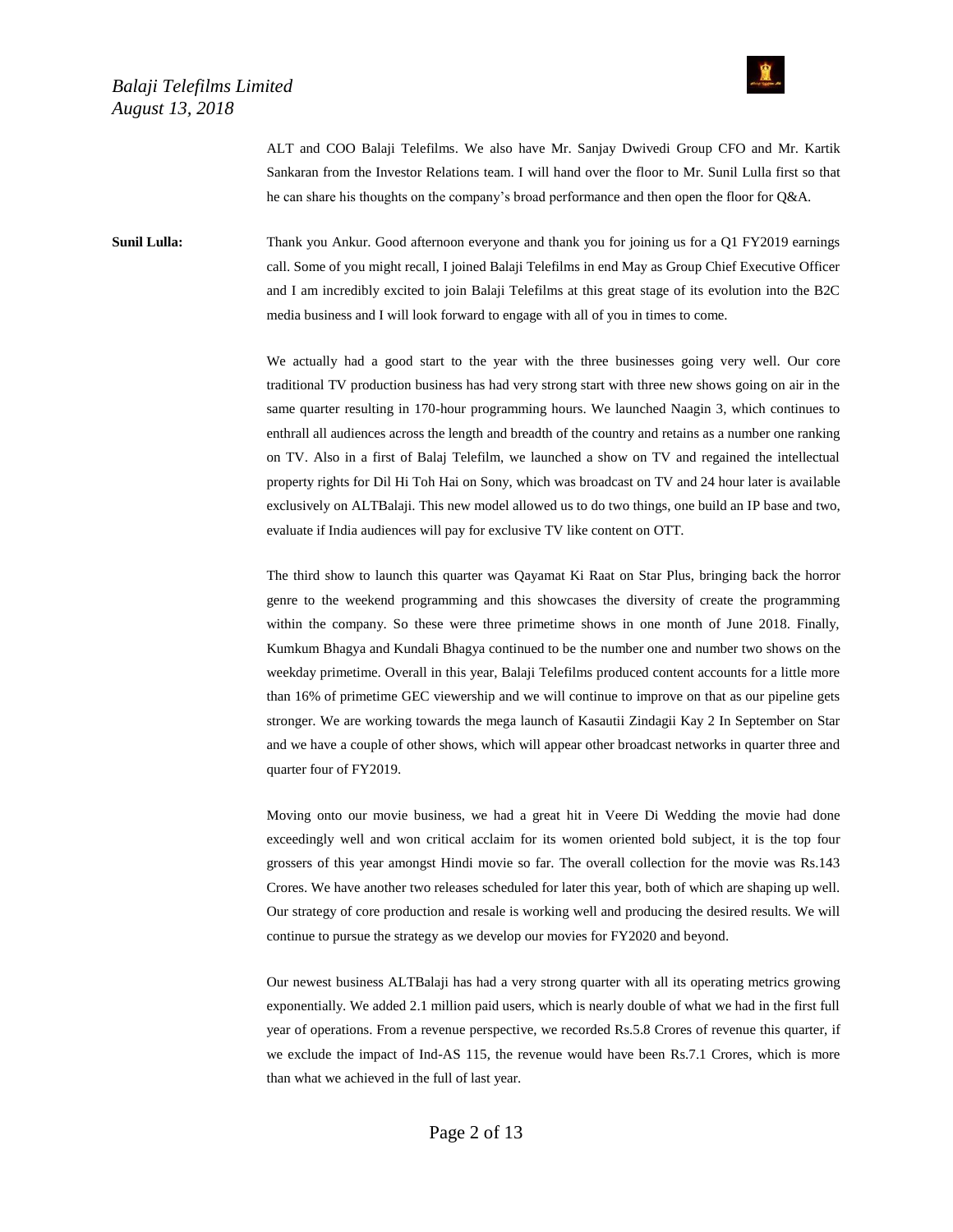



Content wise, we ended the quarter with 21 exclusive original shows making us the number one destination for original content. Today, ALTBalaji offers original programming in dubbed languages of Tamil, Telugu and Malayalam and International Languages Arabic, Bahasa Indonesia, and Bahasa Malaysia. We have an extremely exciting pipeline of content followup for the year showcasing amazing talented stories. We had a good quarter strengthening both our partnerships and alliance of the ecosystem and the teams are busy integrating with telecom, DTH, internet service provider in India as well as overseas. We expect to see revenue boost from the integration in the coming quarter.

To summarize, all three business lines on a solid footing and well positioned to capitalize on the growth and content requirements across TV, movies and digital. I will now hand over to Sanjay Dwivedi, our Group CFO, to give you quick update on the key numbers for the quarter. Sanjay!

**Sanjay Dwivedi:** Thank you. I hope you all have seen the results presentation available on the website. The key figures for the year are as follows: Revenues for the standalone business were at Rs.133.7 Crores comprising of Rs.67.9 Crores from content production and Rs.65.8 Crores from movie.

> The TV business had 170.5 hours of programming at 34 lakhs an hour. We had three new shows this quarter and this has resulted in negative margins. We follow a strategy of launching high cost and high impact initial episodes and recover these costs as the show progresses.

> Our full year margin will remain in line with previous years. The TV business was also impacted due to the implementation of Ind-AS 115, revenue from contracts with customer resulting in one time negative impact of Rs.2.5 Crores.

> In the movie business, we had a fantastic hit, Veere Di Wedding, which generated a 40% plus IRR for us. Please note that as per our accounting policies, all marketing and distribution expenses related to Veere Di Wedding were expensed in the quarter; however, certain confirmed revenues on account of sale of satellites and digital rights that has been agreed but we will only be accounted later month the movies broadcast are released on the internet. This will result the incremental EBITDA being accounted in subsequent quarters.

> Our investment in mutual fund unit on June 30 was at Rs.427.8 Crores. We are well funded for our expansion on the digital business and continue to focus on the scaling up ALT maintaining moderate growth in the TV business and being very selective with our movie investments.

> I thank you all for joining us today and now we would request the moderator to open Q&A session. Thank you.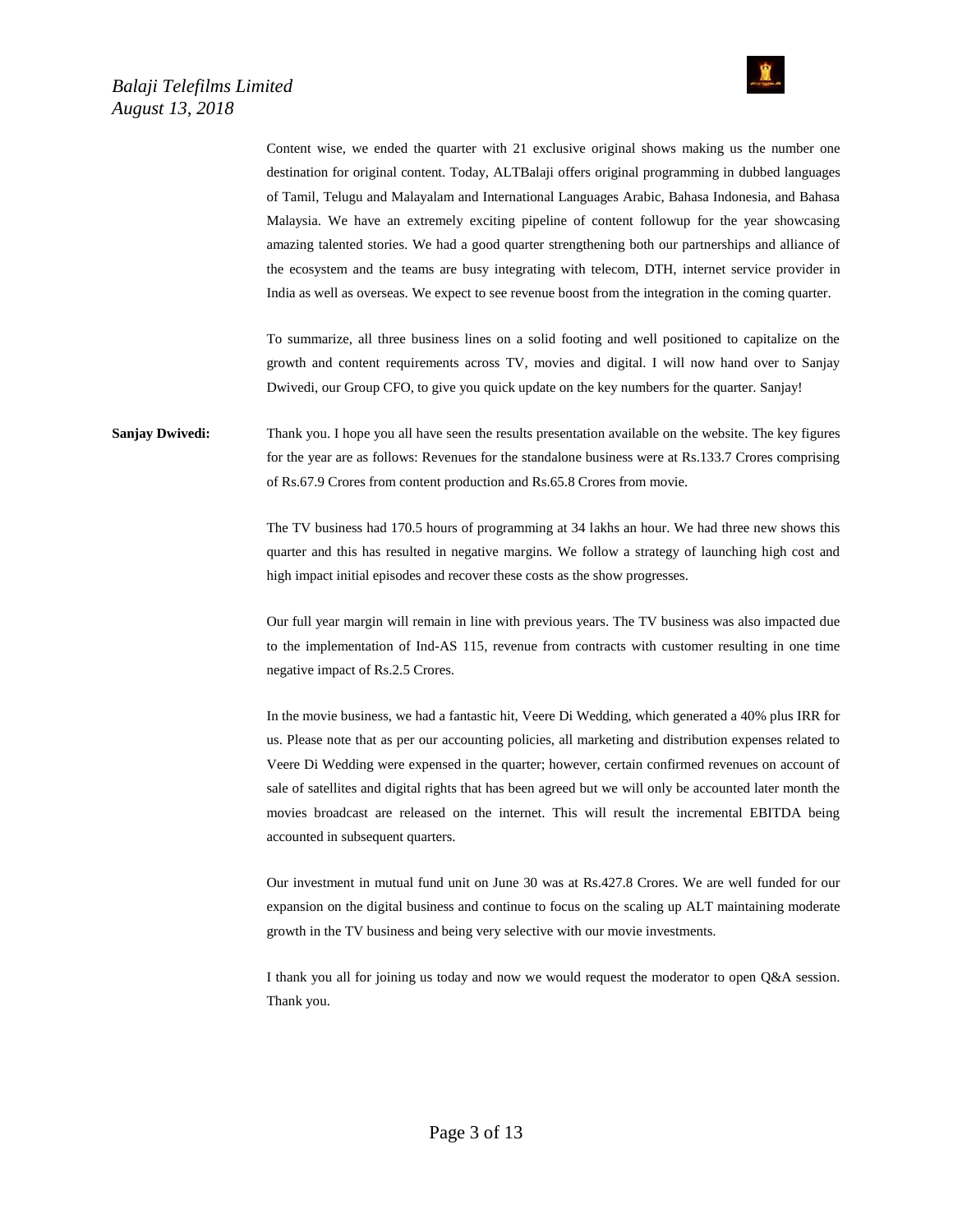

**Moderator:** Thank you very much Sir. Ladies and gentlemen, we will now begin the question and answer session. The first question is from the line of Vetri Raju from Equity Analyst Private Limited. Please go ahead.

**Vetri Raju:** Good afternoon. See the video industry and TV industry has got disrupted just in the last one month due to the Reliance Jio GigaFiber announcement, so essentially it means that streaming is coming right in to our house through the fiber. What is the managements' view on how this is going to help or not help the OTT industry, and particularly with reference to our Reliance connection in terms of our stake in Balaji Telefilms, can you give a detailed colour on how the landscape is going to change, if at all it is going to change, and what are the steps the company is taking on the changing landscape?

**Sunil Lulla:** This is Sunil. Let we start and my colleague will add. Firstly, we do not have so many finite details of what is Jio's exact plan apart from everybody hears and knows of in the news or media space. But what we anticipate is that it is actually an alterative to what is the current cable or current DTH system, right, or current digitally delivered cable system and current digital TV system. To that extent that those offer all our client channels because most of our clients are across all broadcast are across all cable and DTH systems, so we do not think that may as such disrupt television viewing. To that extent, our relationship for our TV business is a specific TV broadcaster right and it is not subject to only their ratings of the distribution. In terms of content for the audiences, we are integrated into the Jio Cinema app and availble on all Jio devices, which carries a Jio Cinema. If this is also treated like a device then I imagine we will be carried through, if this is treated little extra on the device, I am sure we will find the way to integrate it very fast, right. So I think that from OTT perspective, it is not about the access and availability, it is about the manner in which content is viewed. When usually speaking rule of thumb indicates that when people watch TV together, it is usually a family of three or four people watching TV together of different age groups watching as a family, some programming content on television together and may be having a conversion around it. When people watch OTT, most people actually do not cast it back on their TV screens, they watch it on the phone or they watch it on any other handheld device or a laptop or a computer screen, they pretty much watch that alone, right because they want to watch content in which they find great affinity one that they like. So we think that both television, OTT are complementary maybe a little competitive to each other in terms of the audiences time, but otherwise they offer a different needs in the way content is presented to them. So I think the disruption is most likely going to impact large scale cable digital players, it is going to impact DTH players, it is obviously supposed to be a great consumer experience, so when we all get access to it, we will all know it.

**Vetri Raju:** No. If there are no further answers as the followup, but that is not the case in the developed market, for example in the US, Netflix subscription is higher than all other cable TV operators put together and they are convincing across last year or this year, and obviously when the fiber optic cable comes into the house, Netflix becomes easily available to everybody, so do not you think India will follow the global trend particularly when one player who is actually a streaming player beating all other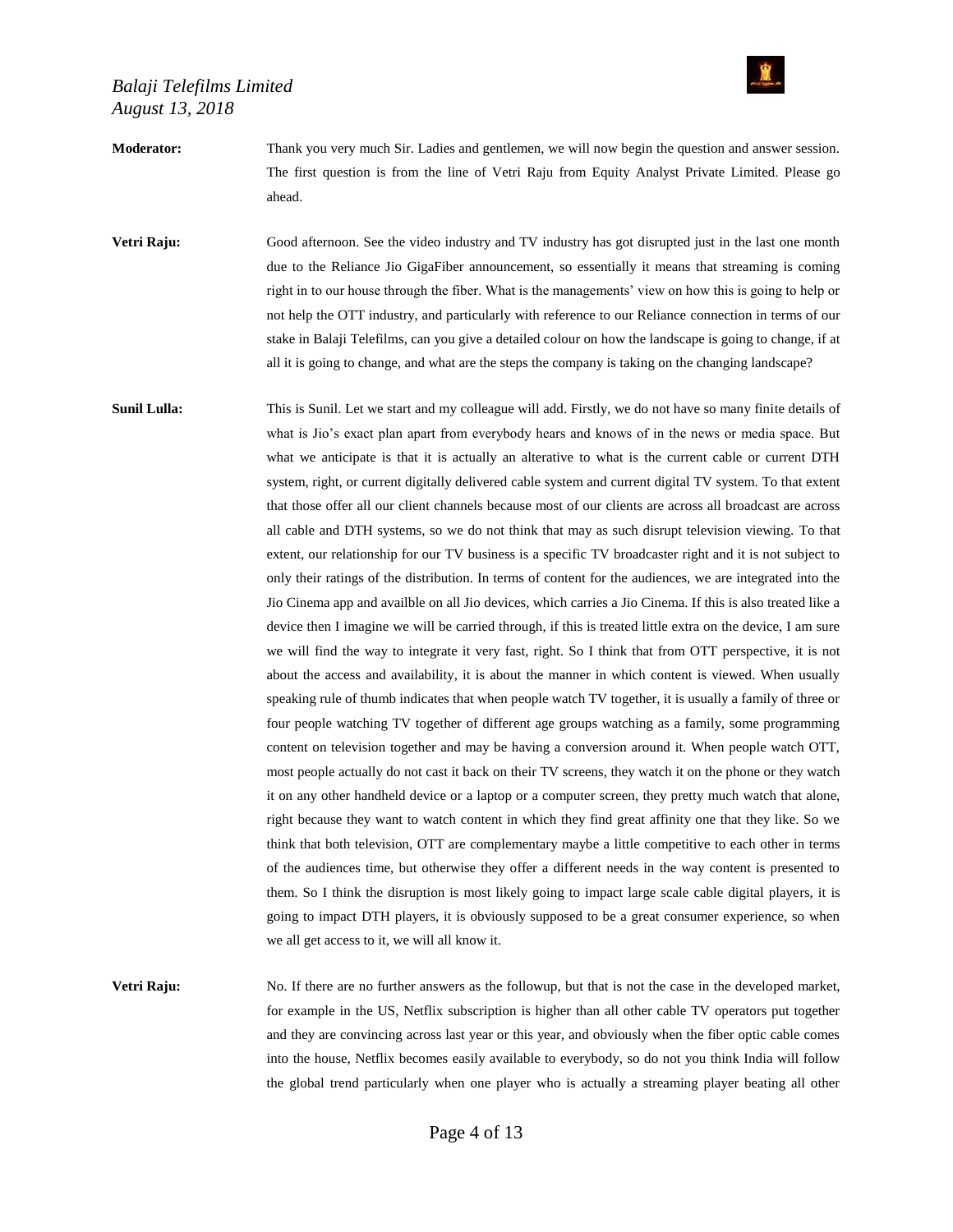

cable TV guys combined in the US, which means that OTT, there will be possibly people will also view OTT on the TV.

**Sunil Lulla:** I think that you are talking of US markets in which multiple TVs in homes is more than 60%, in India it is less than 10%, it is like 6% or 8% multiple TV homes. So the phenomenon of Netflix is not often a view together phenomenon, right. It is adults watching individually or best couples watching individually or young people watching together as friends or as couples in whichever fashion. So certainly there is scope for disruption, right and certainly all it is integrated in Jio Cinema and that same integration is carried through into TV Homes, then I imagine all this going to be available specifically in all these places. Like I said there is a lot more to learn as to what exactly Jio will be doing but we anticipate for ALT that is a very positive to have. The content over there at the end of the day, which is on TV today, so in the US, the rise of Netflix came in with the sharp decline in audience watching and audience viewership of television, right. The numbers are still fair apart to really cause that and may be over the next two or three years, there may be a change in the curve, ALT on the one hand unlike many of the other players has been focusing on to start with Hindi Drama, which is exclusively created for ALT and which has created with the sharp target audience positioning in mind. So it is created for that viewing, not created necessarily for what is today's TV generic is doing right, which is usually curated and works with in very different content guidelines in India. So I think that we are going to have to watch with open eye, we are getting alert to the situation because of our integration with Jio, we are in a reasonably strong position, but I think that Indian audience content is still working maybe two steps behind what is available on the OTT players on services such like ALT.

**Vetri Raju:** Okay. Thank and all the best.

**Moderator:** Thank you. We moved to the next question from the line of Rajeev Sharma from HSBC. Please go ahead.

**Rajeev Sharma:** Thanks for the opportunity. Just one question from my side is your cost of production for the ALT platform is at 18.6 Crores. So if you could provide some colour on what are the originals, which were produced this quarter and despite the telco tie up, you have a 3 Crores kind of marketing expense, so we thought that this will be miniscule because you are with the largest telco's now and that is where you are being consumed, so the marketing has still been on the higher side, some colour that will be helpful and some colour on your subscription revenues, with the telco tie-up, how is it still playing out, because you have this 5.8 as a revenue, so how much is this from telco's and how much this is from subscription?

**Sunil Lulla:** On the cost, the 18.6 number includes a number that was carried over from last year. So that is basically why the number seems large, we have launched Selfiewallie PM, Gandi Baat, some short series in this quarter and some part of the of course all the expenses were not in but some part of it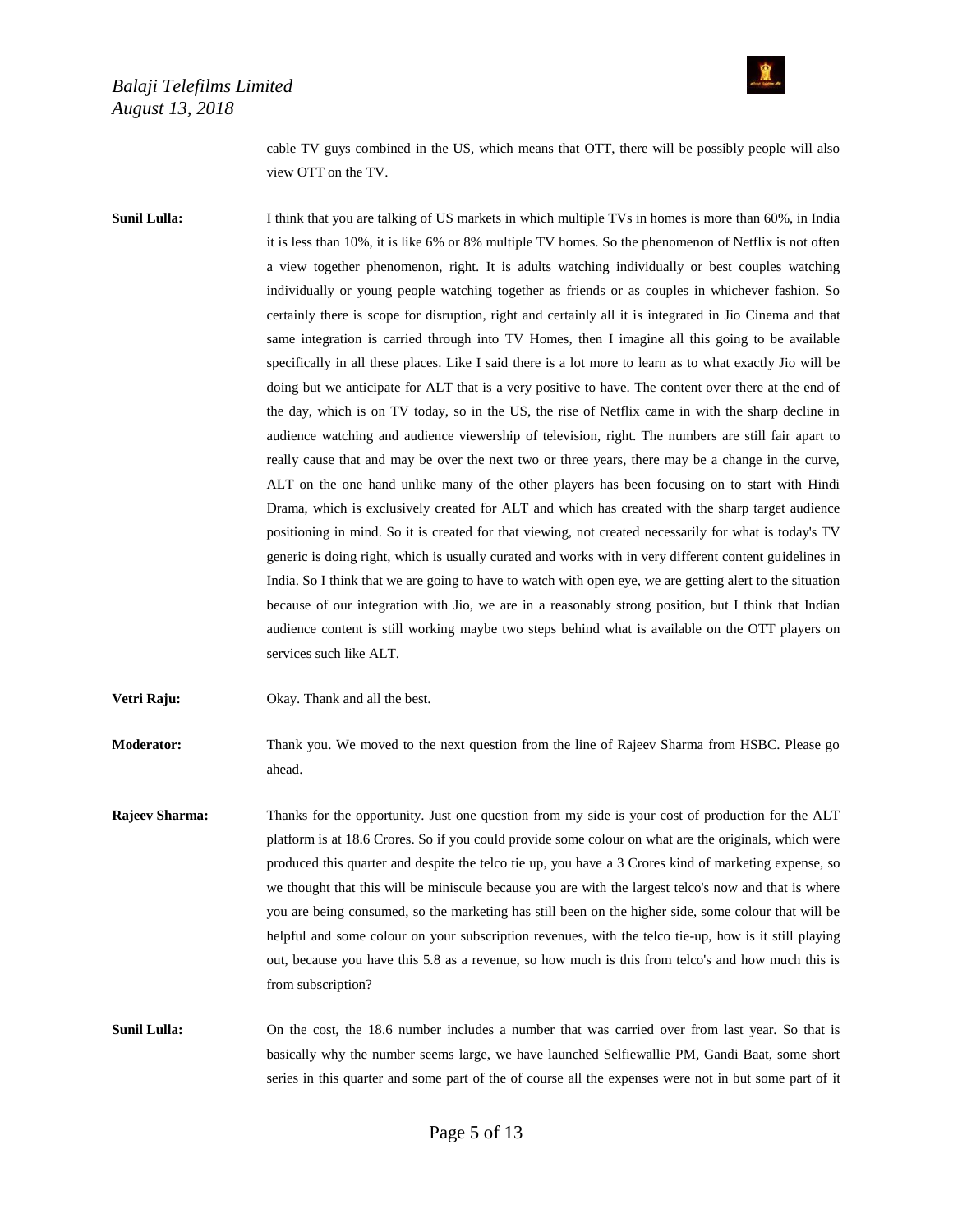

says, so that movies has actually internal transfer between ALT and VTS, so the cash expense of 18.6 is not as high as 18.6 is much less. Second on the subscription on the marketing expense, we needed to launch the shows and every time we launched the shows we need to market even with telco's, you need to put out trailer. It is not like the shows just gets marketed by itself just through notifications, so that is an expense across these three to four items these shows that I talked you about and to be very honest it is miniscule. Just to give reference our marketing expenses will be probably the least in the OTT space even if you look at competition especially given the fact that we do not have a large network like a lot of dot com to market that OTT product. The cash marketing expense are more than us and their non cash are even more than us, so we are actually really on a miniscule marketing spend of Rs.3 Crores, that is really low. If you compare it with the same quarter last year of course, this is about one fifth of what we spent in April, May, and June of 2018. You had a question on subscription and the color on subscription right, so the answer to that is about 70% to 80% of our traffic is coming from Telcos today, but in terms of volume it will look like 80%. In terms of value it will be like between 60% and 70% because the pricing the ARPU that we are getting on the non Telco that is the direct downloads is about Rs.25 a month and the ARPU we are getting from the Telco business around Rs.15 a month.

- **Rajeev Sharma:** Thanks for this color. Just one question on the marketing again, so Telco do they incentivise you to promote the shows or let us say if you are not getting some particular X amount of traffic or something then this 15 may gown that is why you have to spend I am just trying to understand how does it work? Where do you say that okay it is a per show cost that I have to spend Rs.50 lakh per originals, which are coming through, so what is your incentive because will this number specked to certain discipline or it can go anywhere?
- **Sunil Lulla:** The last question I will tackle that differently about discipline and anywhere that we will leave aside, but to explain to you the cost and if you really want to come you should probably come to our office and I can give you a deep drill down, but just to produce marketing like a poster or a trailer or cut downs of the trailer or material that people can send across also costs money so that is what is the first origin of the marketing expense. In addition to that there is media expenses where you have got to put out ads for the shows, so while we are on Telco remember that a good 30% by value of our business is coming directly on our app and we need to advertise on YouTube. We need to use Facebook to get those consumers on and the brand alive in the minds of people as a downloadable entity so that is when the marketing is going and on your question as to whether there is any discipline. Of course there is a discipline. There is our annual marketing budget. We are going to ensure that we will be well within that marketing budget. Like I have said earlier on the call, our total expense base is about Rs.150 Crores every year, probably in the third year that will go to about Rs.160 Crores to Rs.170 Crores. Out of that Rs.100 Crores is roughly content and the rest is divided across marketing, tech and people and we will maintain that budget and discipline.

**Rajeev Sharma:** Any number for your active subs, which are directly with you on the platform and not via Telco?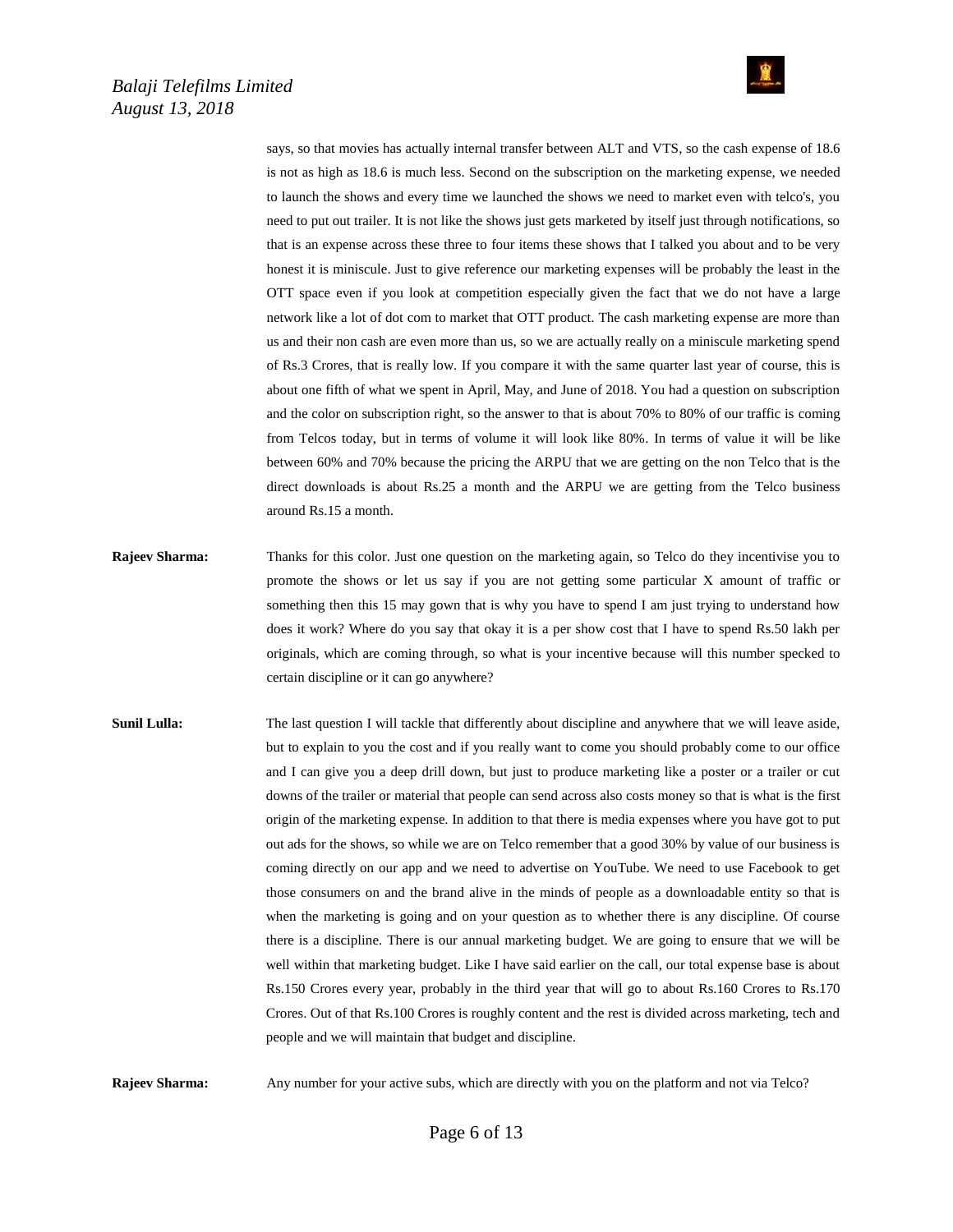

| Sunil Lulla:          | We do not want to get into that kind of split up simply because today the industry is in such a nascent<br>stage. I can give you an astonishing large number on what we are getting from say Airtel who started<br>in March, but we must see what the churn is, so we would like to stick to our overall number of 2.1<br>plus Jio that we are going and the nature of that number how consistent is it annually, how much are<br>we seeing in terms of churn is something that we will know only in the next four to five months.<br>Right now we are at a place where we are really reaping the benefits of being first on Telco like I said<br>January 26 Jio started off and in the middle of March somewhere we started Airtel, so we are seeing<br>initial response very good, but I would say that to give you a deeper analysis, we will know in five to<br>six months time. Having said that we are getting exponential volumes. The volumes of subs that we<br>have got in this quarter compared to last quarter are a multiple of 6x to 7x times, so that is incredible.<br>Just to give you an example we ended the whole of last financial year at 1.2 billion paying subs. Now |
|-----------------------|----------------------------------------------------------------------------------------------------------------------------------------------------------------------------------------------------------------------------------------------------------------------------------------------------------------------------------------------------------------------------------------------------------------------------------------------------------------------------------------------------------------------------------------------------------------------------------------------------------------------------------------------------------------------------------------------------------------------------------------------------------------------------------------------------------------------------------------------------------------------------------------------------------------------------------------------------------------------------------------------------------------------------------------------------------------------------------------------------------------------------------------------------------------------------------------------|
|                       | we are saying that we are adding on 2.1 million in this quarter, so that just gives you the perspective<br>of the uptake. Let us see how that goes.                                                                                                                                                                                                                                                                                                                                                                                                                                                                                                                                                                                                                                                                                                                                                                                                                                                                                                                                                                                                                                          |
| <b>Rajeev Sharma:</b> | Thanks for this. It is very helpful. Thank you so much.                                                                                                                                                                                                                                                                                                                                                                                                                                                                                                                                                                                                                                                                                                                                                                                                                                                                                                                                                                                                                                                                                                                                      |
| Moderator:            | We move to the next question from the line of Rajesh Agarwal from Moneyore Investment. Please go<br>ahead.                                                                                                                                                                                                                                                                                                                                                                                                                                                                                                                                                                                                                                                                                                                                                                                                                                                                                                                                                                                                                                                                                   |
| Rajesh Agarwal:       | Sir what is the sub in ALTBalaji as on today after the churn?                                                                                                                                                                                                                                                                                                                                                                                                                                                                                                                                                                                                                                                                                                                                                                                                                                                                                                                                                                                                                                                                                                                                |
| Sunil Lulla:          | Could you repeat that please?                                                                                                                                                                                                                                                                                                                                                                                                                                                                                                                                                                                                                                                                                                                                                                                                                                                                                                                                                                                                                                                                                                                                                                |
| Rajesh Agarwal:       | What are the paying subscribers as on today in ALTBalaji platform after the churning?                                                                                                                                                                                                                                                                                                                                                                                                                                                                                                                                                                                                                                                                                                                                                                                                                                                                                                                                                                                                                                                                                                        |
| Sunil Lulla:          | I will give you the June 30 number and that number stands at $2.1 + 1.2$ . Luckily we are seeing a<br>retention of anywhere between 30% and 40% on an annualized basis.                                                                                                                                                                                                                                                                                                                                                                                                                                                                                                                                                                                                                                                                                                                                                                                                                                                                                                                                                                                                                      |
| Rajesh Agarwal:       | Sir the second question is what arrangements do we have with Sony for that Dil Hai To? What are the<br>arrangements because we are showing it in ALTBalaji what are the arrangements?                                                                                                                                                                                                                                                                                                                                                                                                                                                                                                                                                                                                                                                                                                                                                                                                                                                                                                                                                                                                        |
| <b>Sunil Lulla:</b>   | As in you want to know what the deal is.                                                                                                                                                                                                                                                                                                                                                                                                                                                                                                                                                                                                                                                                                                                                                                                                                                                                                                                                                                                                                                                                                                                                                     |
| Rajesh Agarwal:       | What the deal is? This the first time we had the IP?                                                                                                                                                                                                                                                                                                                                                                                                                                                                                                                                                                                                                                                                                                                                                                                                                                                                                                                                                                                                                                                                                                                                         |
| <b>Sunil Lulla:</b>   | Yes you are right. Essentially we get to show the show on our digital platform and we retain the IP of<br>the show. It is a broadcasting license that we give off to Sony. I think beyond that the particulars we<br>cannot reveal because it is a competition.                                                                                                                                                                                                                                                                                                                                                                                                                                                                                                                                                                                                                                                                                                                                                                                                                                                                                                                              |
| Rajesh Agarwal:       | Do they pay lesser than the other shows with Star and all no?                                                                                                                                                                                                                                                                                                                                                                                                                                                                                                                                                                                                                                                                                                                                                                                                                                                                                                                                                                                                                                                                                                                                |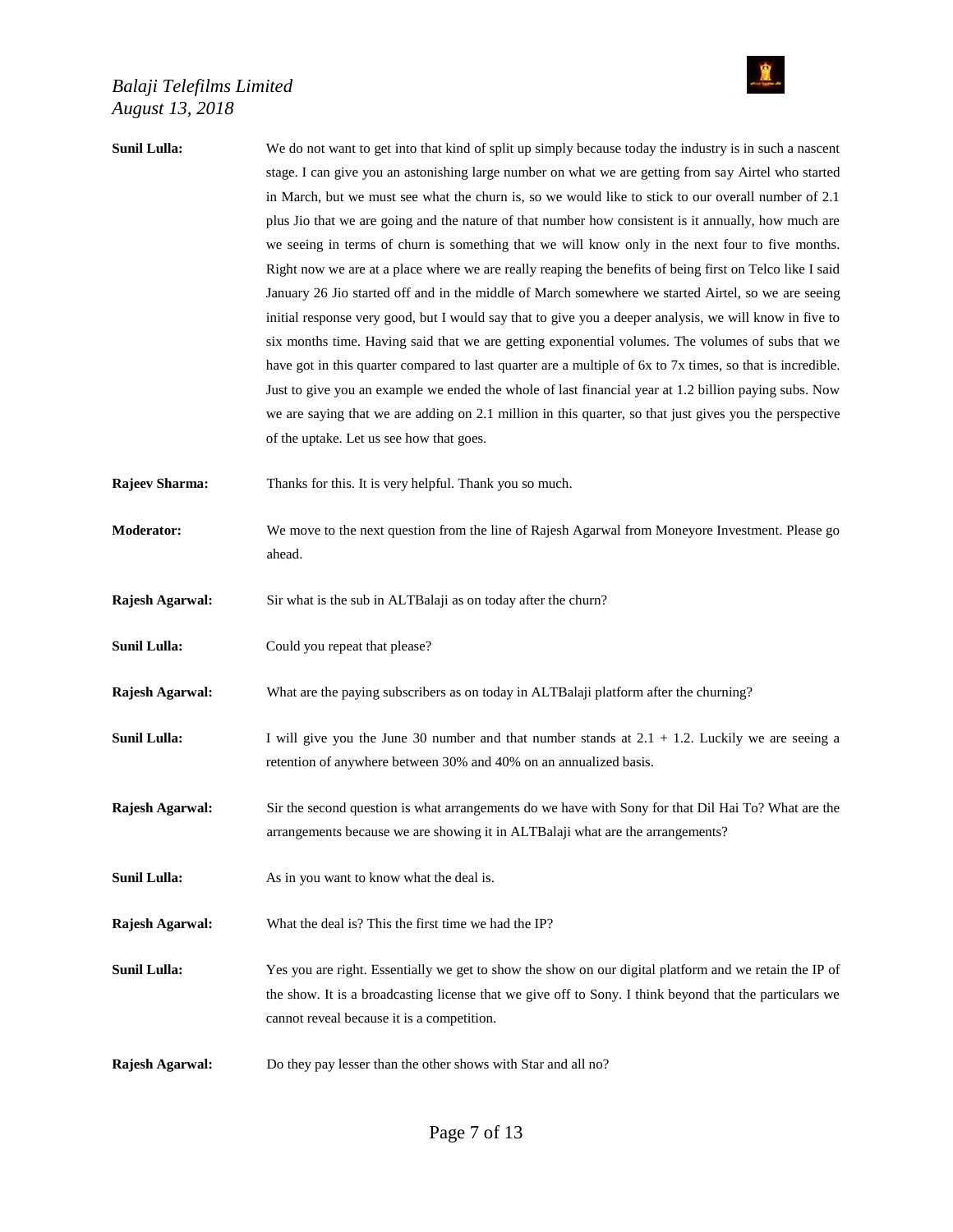

| <b>Sunil Lulla:</b>    | Well no. They do not and actually to kind of let you know each show has its own price. It depends on<br>how we produce it and who are the stars acting on it. There is no standard half an hour rate card that<br>we actually put out, so there has been no loss of revenue because of this digital right is all I can say.                                                                                                                                                                                                                                                                                                                                                                                                                                                                                                                                                                                                                                         |
|------------------------|---------------------------------------------------------------------------------------------------------------------------------------------------------------------------------------------------------------------------------------------------------------------------------------------------------------------------------------------------------------------------------------------------------------------------------------------------------------------------------------------------------------------------------------------------------------------------------------------------------------------------------------------------------------------------------------------------------------------------------------------------------------------------------------------------------------------------------------------------------------------------------------------------------------------------------------------------------------------|
| Rajesh Agarwal:        | There is no loss of revenue for that and Sir one more question. What went wrong with the TV content<br>business this time?                                                                                                                                                                                                                                                                                                                                                                                                                                                                                                                                                                                                                                                                                                                                                                                                                                          |
| <b>Sunil Lulla:</b>    | Well to be very honest. It is quite contrary to what we see. We have started three new shows out of<br>which if you see our number one show is the weekend show Naagin and we have also got the number<br>one and number two shows on daily primetime, so nothing has gone wrong. It is just that for the first<br>time in our history we have launched three shows in one month and these points to the fact that we<br>have got the highest share of the post IPL launch phase. Post IPL everybody launches fresh<br>programming and that seems to be a season that is coming in. We have got an incredibly high share<br>both in terms of rating. As a matter of fact BARC says that we are now 16% of TV viewing ratings in<br>primetime and we will reap the benefits of this in the quarters to come because we have to start up.<br>We have to kind of incur costs in the beginning phase. This will definitely kind of get dephased as we<br>works go high. |
| Rajesh Agarwal:        | Throughout the year you will cover up?                                                                                                                                                                                                                                                                                                                                                                                                                                                                                                                                                                                                                                                                                                                                                                                                                                                                                                                              |
| <b>Sanjay Dwivedi:</b> | This will also get demonstrated in the rating, which Naagin has generated in 4+ rating consistently.                                                                                                                                                                                                                                                                                                                                                                                                                                                                                                                                                                                                                                                                                                                                                                                                                                                                |
| <b>Sunil Lulla:</b>    | It will go up in the next few quarters.                                                                                                                                                                                                                                                                                                                                                                                                                                                                                                                                                                                                                                                                                                                                                                                                                                                                                                                             |
| Rajesh Agarwal:        | Sir can you throw some light on the quarterly subscribers or annual subscribers?                                                                                                                                                                                                                                                                                                                                                                                                                                                                                                                                                                                                                                                                                                                                                                                                                                                                                    |
| <b>Sunil Lulla:</b>    | You take a 30% to 40% churn. Pick 35% and then you will do the maths you will know what is it, so<br>30% to 35% on the app and 65% gets churned out just for clarity.                                                                                                                                                                                                                                                                                                                                                                                                                                                                                                                                                                                                                                                                                                                                                                                               |
| Rajesh Agarwal:        | Thank you Sir.                                                                                                                                                                                                                                                                                                                                                                                                                                                                                                                                                                                                                                                                                                                                                                                                                                                                                                                                                      |
| <b>Moderator:</b>      | Thank you. The next question is from the line of Ritwik Seth from Deep Finance. Please go ahead.                                                                                                                                                                                                                                                                                                                                                                                                                                                                                                                                                                                                                                                                                                                                                                                                                                                                    |
| <b>Ritwik Seth:</b>    | Sir just one question on the subscriber and the revenue attributable, so if I look at our FY2018 ending<br>is 1.2 million subs and we added around 2.1 million so our exit rate would be closer to little more then<br>3 million and if I add you to it as well, some matches it is high single digit ARPU rather than mid<br>double digit is that understanding right?                                                                                                                                                                                                                                                                                                                                                                                                                                                                                                                                                                                             |
| <b>Sunil Lulla:</b>    | No, it not right. We can discuss the math later, but it is not high single digit because you are not<br>accounting for churns that happen. Some of them might be on just on for a month in the 2.1 million<br>that you said. You have taken them for three months so then the ARPU can go for a toss.                                                                                                                                                                                                                                                                                                                                                                                                                                                                                                                                                                                                                                                               |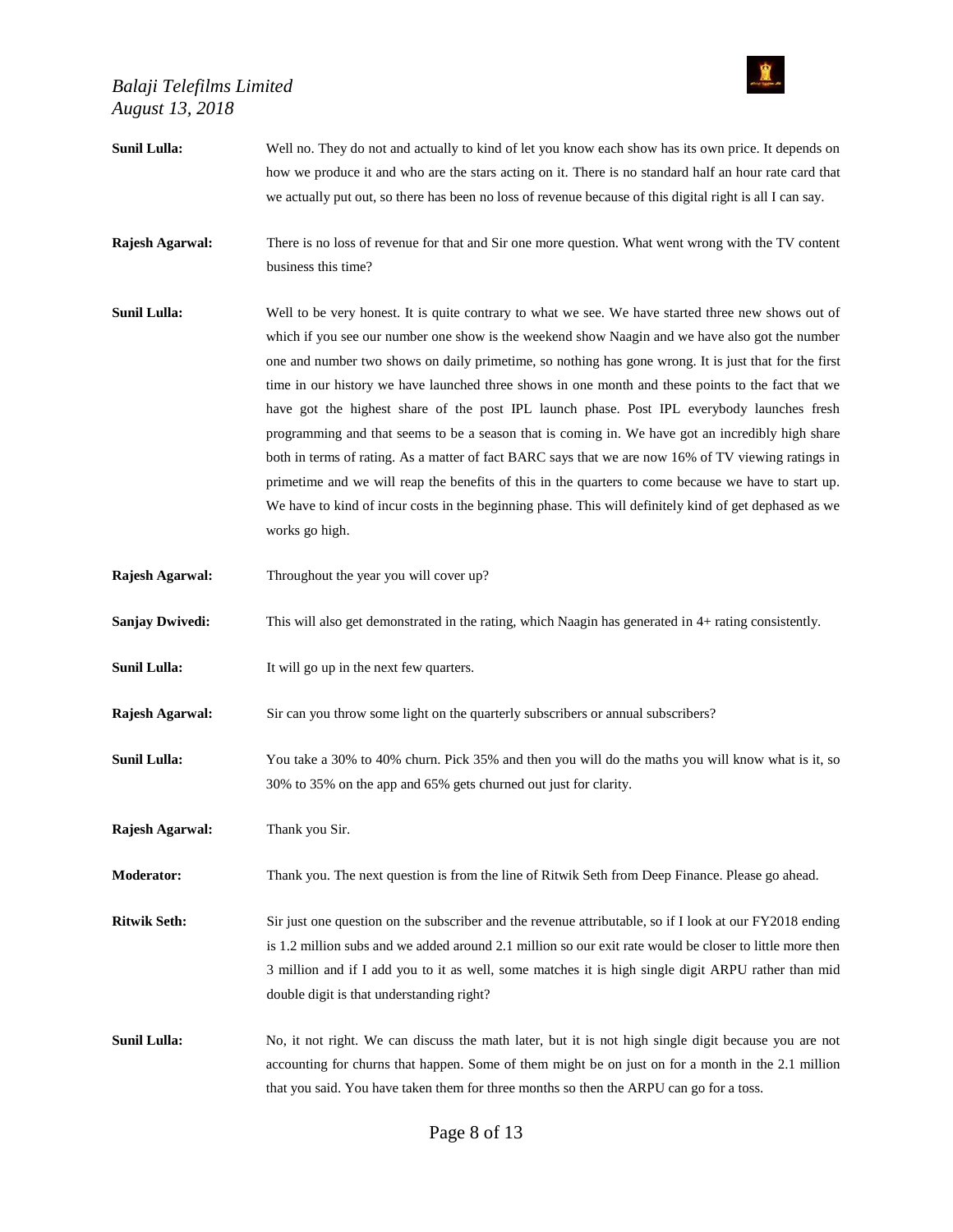

| <b>Ritwik Seth:</b>    | This Rs.5.8 Crores revenue that we have reported for the quarter includes the Jio subscriber revenue<br>as well right?                                                                                                                                                                                                                                                                                                                                                                                                                                                                                                                          |
|------------------------|-------------------------------------------------------------------------------------------------------------------------------------------------------------------------------------------------------------------------------------------------------------------------------------------------------------------------------------------------------------------------------------------------------------------------------------------------------------------------------------------------------------------------------------------------------------------------------------------------------------------------------------------------|
| <b>Sunil Lulla:</b>    | Yes and to add up a point and I think Sanjay will clarify. I think there have been some new<br>accounting rules that have meant that there is a Rs.1.3 Crores revenue that will get deferred. Sanjay if<br>you could just clarify.                                                                                                                                                                                                                                                                                                                                                                                                              |
| <b>Sanjay Dwivedi:</b> | The impact Ind-As impact actually brought down the revenue from 7.13 to 5.8.                                                                                                                                                                                                                                                                                                                                                                                                                                                                                                                                                                    |
| <b>Sunil Lulla:</b>    | Actually we did 7.13 and that should be your numerator in the mathematics                                                                                                                                                                                                                                                                                                                                                                                                                                                                                                                                                                       |
| <b>Ritwik Seth:</b>    | Sure Sir I will take it off line. Thank you.                                                                                                                                                                                                                                                                                                                                                                                                                                                                                                                                                                                                    |
| Kartik Sankaran:       | Ritwik I will speak to you, but the main thing is the exit number is an exit number as on June 30<br>revenues for the entire period and as per Ind-As we do not account for the entire revenue in the same<br>quarter. It gets apportioned. The subscriber paying Rs.300 in the last week of the quarter it counted as<br>1 subscriber, but only Rs.1 out of the Rs.300 gets accounted, so there are these kind of complications<br>in it, but a simple way to look at it the rack rate that we advertise in the website is still the same. We<br>have not taken any price cut there nor have we any price cuts with our distribution partners. |
| <b>Ritwik Seth:</b>    | Sure. I will take it offline. Thank you.                                                                                                                                                                                                                                                                                                                                                                                                                                                                                                                                                                                                        |
| <b>Moderator:</b>      | Thank you. The next question is from the line of Ankur Periwal from Axis Capital Limited. Please go<br>ahead.                                                                                                                                                                                                                                                                                                                                                                                                                                                                                                                                   |
| <b>Ankur Periwal:</b>  | Thank you. So to start with on the TV business first now we has you mentioned there was initial cost<br>due to which the margins were slightly compressed in this quarter especially when most of the shows<br>were in the month of June, could you help us in terms of timeline how do we see the margin<br>expansion in the coming quarters probably it will take a quarter to ramp up or there is a variability in<br>terms of the success? Is the magnitude of success of the show, which drives the margins, etc., going<br>ahead?                                                                                                         |
| <b>Sanjay Dwivedi:</b> | Ankur, typically we take around eight weeks to kind of get into that margin, which typically we<br>generate and we expect from the end of Q2 to Q4 we will be getting what we used to get normally on<br>any matured shows, so on a year-on-year basis we continue to have the same momentum as we had<br>last year.                                                                                                                                                                                                                                                                                                                            |
| <b>Ankur Periwal:</b>  | Sure Sanjay, so are presentation does suggest that gross margin will bounce back to the same levels as<br>FY2018, so this is average for the year or we are talking more on the exit run rate side?                                                                                                                                                                                                                                                                                                                                                                                                                                             |
| <b>Sanjay Dwivedi:</b> | No, on an exit run rate of March 2019.                                                                                                                                                                                                                                                                                                                                                                                                                                                                                                                                                                                                          |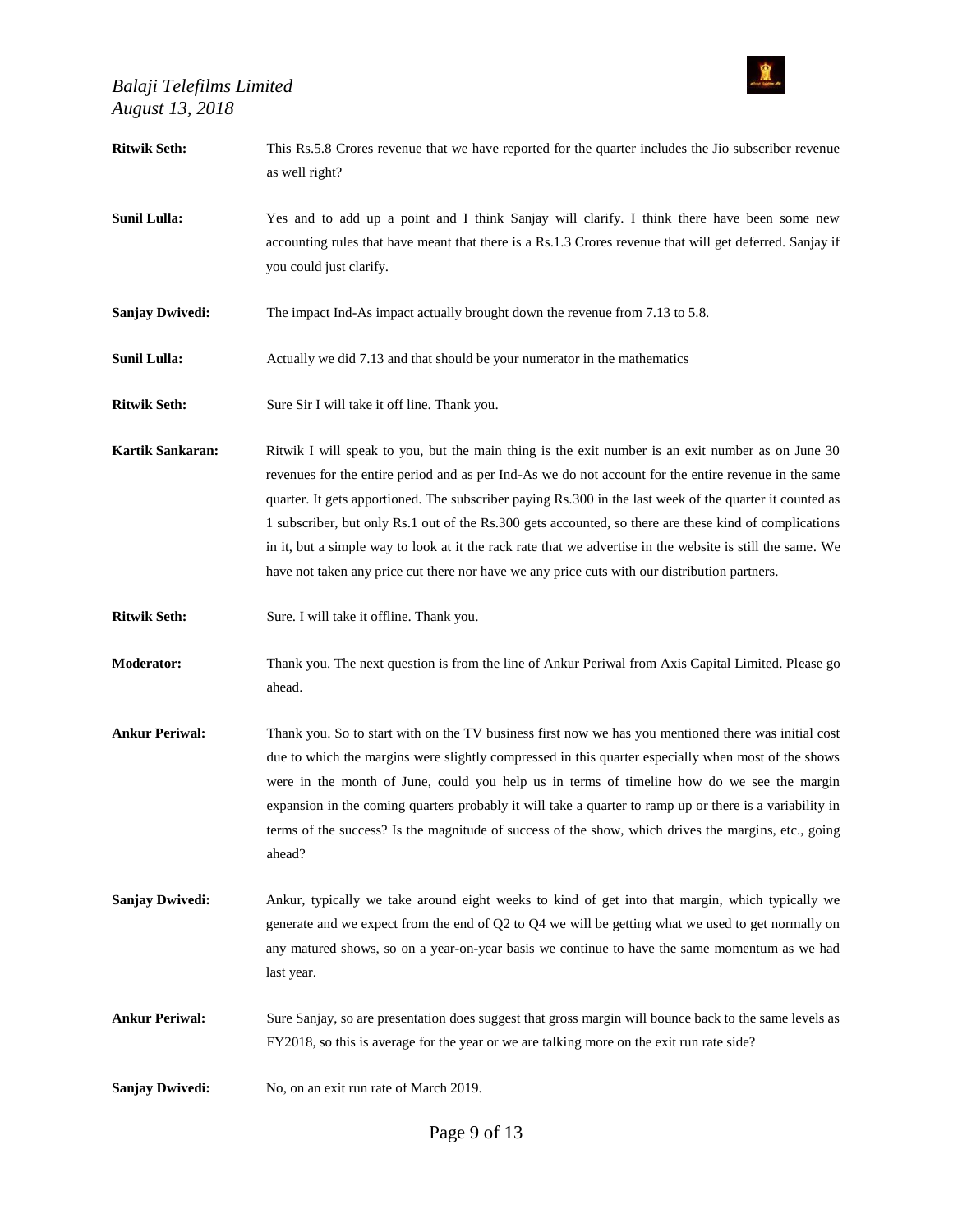

#### **Ankur Periwal:** That is helpful.

Sanjay Dwivedi: On a year-on-year basis, we will see similar margins.

- **Ankur Periwal:** Sure. On the second front on ALTBalaji what sort of content pipeline are we looking ahead joining ahead in the coming quarters in terms of numbers or number of content and across the languages Hindi or regional?
- **Nachiket Pantvaidya:** Basically we are looking to achieve, there are two aspects to it. One if you look at it from number of shows itself we are aiming to do 15 types of shows at least, but that includes season two of many shows that have come earlier. That is one. Secondly in terms of languages we will have a Bhojpuri show in addition to the Hindi shows that we are doing to add to the mix of our regional content. Otherwise all of it is in the Hindi. What is significant is that we are going or rather we have already dubbed our library in Bahasa Indonesia and Malaysia to attract those new international audiences. Secondly, we want to tackle the international market and give out a proposition not only to Indians living abroad, but also to the Indonesian and Malaysian public at large and these three will be the strategic driving focus of the shows and of our strategy that we have out to put up.
- **Ankur Periwal:** Sure and Nachi just a followup on that. Now we did mention on that. Now we did mention Hindi still remains our focus followed by Bhojpuri incrementally any thoughts on the regional space especially probably Tamil or Telugu because from an international market perspective there is a significant regional audience sitting over there probably starting of content?
- **Nachiket Pantvaidya:** Right now Tamil, Telugu, and Malayalam continue to be dubbed. Our real question is that to get Tamil content onto our platform. We need to probably have a full fledged Tamil focus for which we will be able to create bandwidth only October, November and December this year, which means the show will appear next financial year. That seems to be the direction that we are taking. Right now I think till we hit about a 30 show level we are not fully focusing on Tamil. We did launch one Tamil show. We have got a Tamil show called Maya Thirrai already on but we found that unless we give the Tamil audience a reasonable library because there is an exclusion of Hindi with Tamil audiences, so the Tamil person would not come on to the app and pay the full amount. That is not the case for a Bengali viewing audience or Marathi viewing audience because they can understand Hindi and they kind of go towards both Bengali and Hindi, so therefore we need to create that library of 10 to 15 shows and then enter the South market originally. Meanwhile we do continue to have a dubbed presence in these markets.
- **Ankur Periwal:** Sure that is helpful. Just one clarification the churn rate, which we mentioned that is for all the subs or it is specific for Telco or apps?

**Nachiket Pantvaidya:** It is an average across all subs.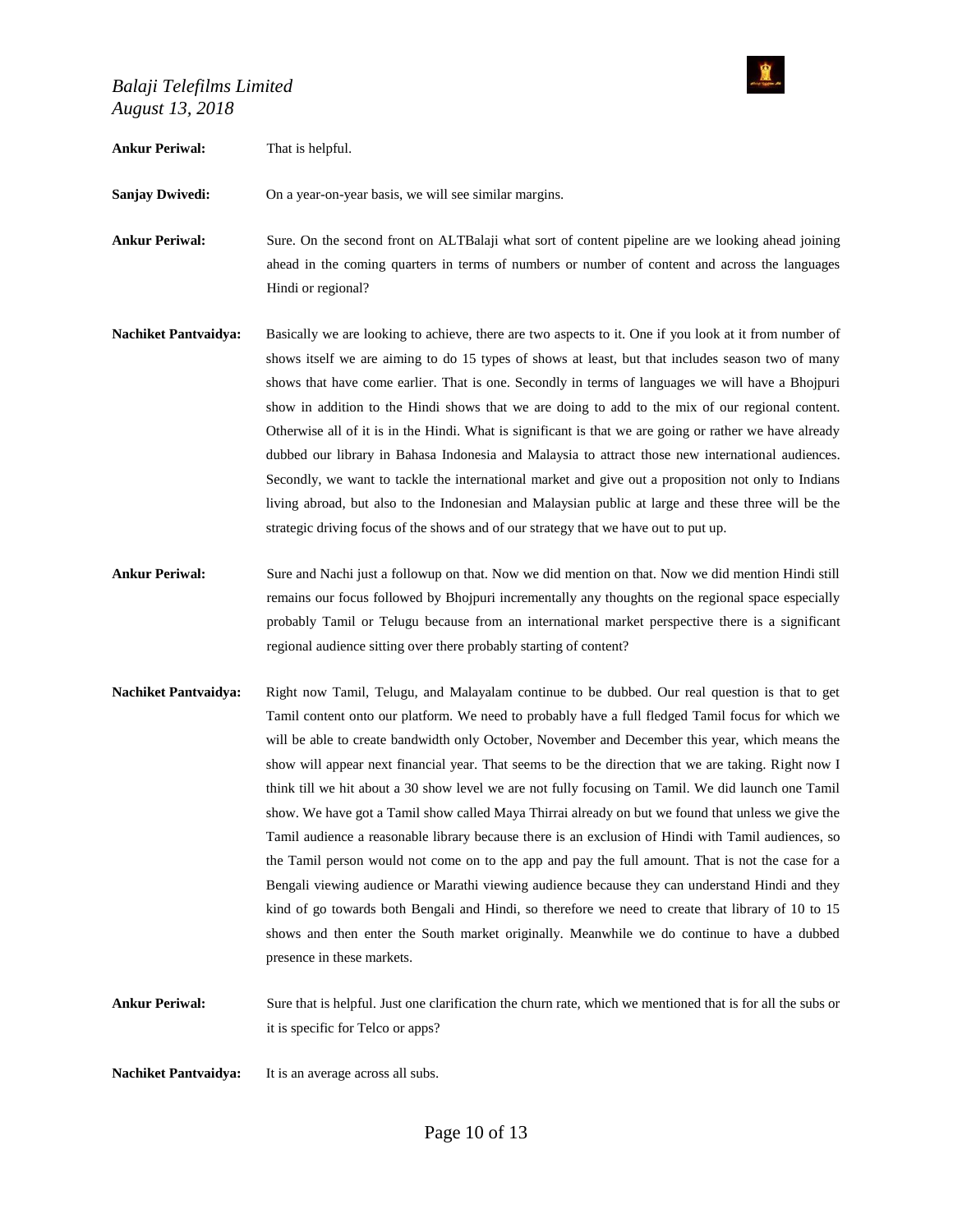**Ankur Periwal:** But as per your experience where have you seen higher churn it is on Telco or on the app front? **Nachiket Pantvaidya:** Telco is very early and Ankur. We frankly have started the Telco in a big way only in March, so Telcos come for month. We are hoping we have not had a consistent 12-month Telco existence. Vodafone started in November. You know the story. Jio have all just started, so I think to be able to comment on how much of churn is there on Telco we should give it a little bit more time. **Ankur Periwal:** Fair enough. That is it from my side and thanks a lot. **Moderator:** Thank you. The next question is from the line of Puneet Nandwani from Individual Investor. Please go ahead. **Puneet Nandwani:** In the last conference call, you gave guidance on the ALTBalaji revenue by exiting March 31, 2019 to be around Rs.80 Crores to Rs.90 Crores do you still see the same momentum going or anything has changed in this quarter? **Nachiket Pantvaidya:** We have to kind of regroup and see where that will be. I think the low level for this will be 60 and the high level will be 90 and it will settle between both of that, but as of now we are also getting a lot of minimum guarantee deals in addition to CPS deals that we are looking at actively and probably in a month or so we should be in a position to get a 60% to 70% accurate number, so right now I am saying that it is around 70% and that is where we are. **Puneet Nandwani:** In this quarter it was around even if we consider Rs.7 Crores it does not look like it will reach there as per this value, so you are saying you have something in the pipeline? Nachiket Pantvaidya: How do you do that math? Puneet Nandwani: Maybe four quarters and we have Rs.7 Crores. **Nachiket Pantvaidya:** That actually does not does not work that way. Just to again repeat what I said earlier. If you take the whole of last year's revenue not 12 months that was less than my quarter's revenue, so if I actually said that in 12 months I do Rs.7 Crores, my first quarter should have been at Rs.2 Crores, so there is an exponential ramping up for which there is already data in front of you, which says that we finished last year at Rs.6.8 Crores, but we are finishing one quarter at Rs.7.1 Crores, so I think that kind of standard cement industry month-to-month maths may not hold good. Of course having said that it is all depends on and I must recheck that the Internet being given away free, which is happening in the country continues. That is our major assumption that we have predicating in this exponential growth. **Puneet Nandwani:** I think second thing is also all the telco are providing a ALTBalaji app and most of them are providing it for free for now, but sometime they will stop providing ALTBalaji for free to their subscribers. At that time also, we will see the impact, is this true?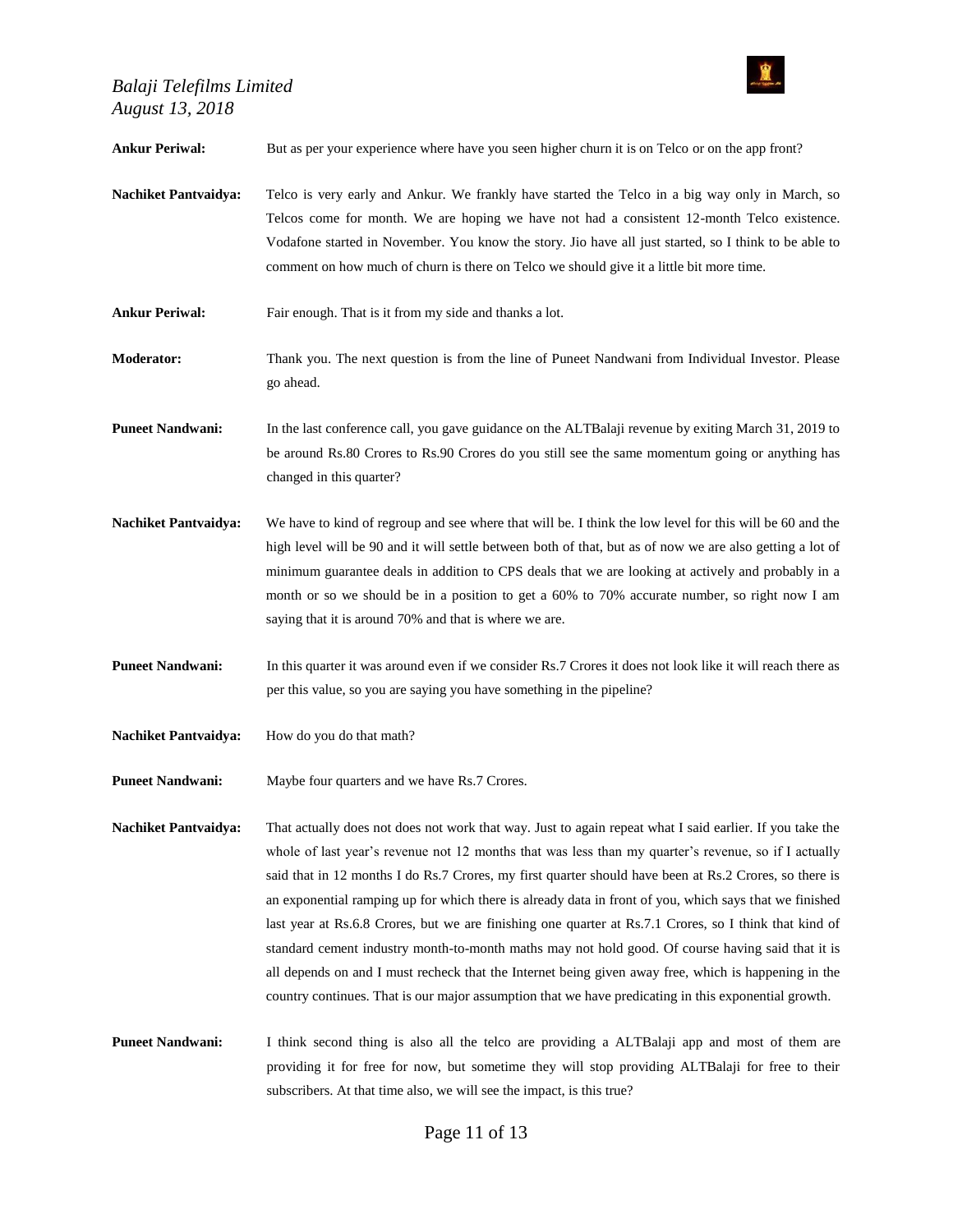

| <b>Nachiket Pantvaidya:</b> | When we can see a positive impact because the moment their ARPU to the consumer gets established<br>our B2B and B2C ARPU or our CPS what we charge the telco or what we get from the telco in affect<br>will of course go out. We are not going to take the same price rate when it was given free and when it<br>is being paid for the telco.                                                                                                                                                                                                                                                                                                                                                                                                                                                                                                         |
|-----------------------------|--------------------------------------------------------------------------------------------------------------------------------------------------------------------------------------------------------------------------------------------------------------------------------------------------------------------------------------------------------------------------------------------------------------------------------------------------------------------------------------------------------------------------------------------------------------------------------------------------------------------------------------------------------------------------------------------------------------------------------------------------------------------------------------------------------------------------------------------------------|
| <b>Puneet Nandwani:</b>     | Thank you and all the best.                                                                                                                                                                                                                                                                                                                                                                                                                                                                                                                                                                                                                                                                                                                                                                                                                            |
| <b>Moderator:</b>           | Thank you. The next question is a followup from the line of Rajesh Agarwal from Moneyore<br>Investment. Please go ahead.                                                                                                                                                                                                                                                                                                                                                                                                                                                                                                                                                                                                                                                                                                                               |
| Rajesh Agarwal:             | Sir can you throw some light on the minimum guarantee, which you said you are working on that<br>what is that all about?                                                                                                                                                                                                                                                                                                                                                                                                                                                                                                                                                                                                                                                                                                                               |
| <b>Nachiket Pantvaidya:</b> | There are two kinds of deals that we do in the market. One is especially when we distribute it through<br>third party that people pay for per unit usage as opposed to that if they want to pay for per unit usage<br>they just settle for one cheque that is given for a 12-month period or a 24-month period and that is<br>basically the minimum guarantee.                                                                                                                                                                                                                                                                                                                                                                                                                                                                                         |
| Rajesh Agarwal:             | That is the minimum and Sir your comments on lot of Bharti Airtel and Reliance also wants to go for<br>content production any comments on that?                                                                                                                                                                                                                                                                                                                                                                                                                                                                                                                                                                                                                                                                                                        |
| <b>Nachiket Pantvaidya:</b> | Well you should ask them. To be very honest we are very, very focused on acquiring consumers,<br>creating a successful and stable movie business and ensuring that our television business continues to<br>be the ace in the pack.                                                                                                                                                                                                                                                                                                                                                                                                                                                                                                                                                                                                                     |
| Rajesh Agarwal:             | Thank you Sir.                                                                                                                                                                                                                                                                                                                                                                                                                                                                                                                                                                                                                                                                                                                                                                                                                                         |
| <b>Sunil Lulla:</b>         | I think I will add to Nachi's point as one of the premier content providers in this country across<br>adcoms be it TV, be it cinema, be it OTT, I do not think we can just excluded from anybody for<br>providing content. In fact it is the opposite. The demand is far greater in that sense so on an overall<br>basis, you will see all OTT video plays wanting to put a lot of content out there, but it is the nature of<br>the content, so if you see many of those claims, which are there in the market place today many of<br>them are not even fully formed shows. They are what we call as short format right, which is five,<br>seven and nine minutes and they are not fully formed drama series of 10 episodes of 30 minutes each,<br>which is 300 minutes programming. That is where Balaji has significant strength over anybody else. |
| Rajesh Agarwal:             | We do not mind providing contents to everybody?                                                                                                                                                                                                                                                                                                                                                                                                                                                                                                                                                                                                                                                                                                                                                                                                        |
| <b>Sunil Lulla:</b>         | We have been doing that for 24 years.                                                                                                                                                                                                                                                                                                                                                                                                                                                                                                                                                                                                                                                                                                                                                                                                                  |
| Rajesh Agarwal:             | After the platform has been launched where we have got our own platform?                                                                                                                                                                                                                                                                                                                                                                                                                                                                                                                                                                                                                                                                                                                                                                               |

Page 12 of 13